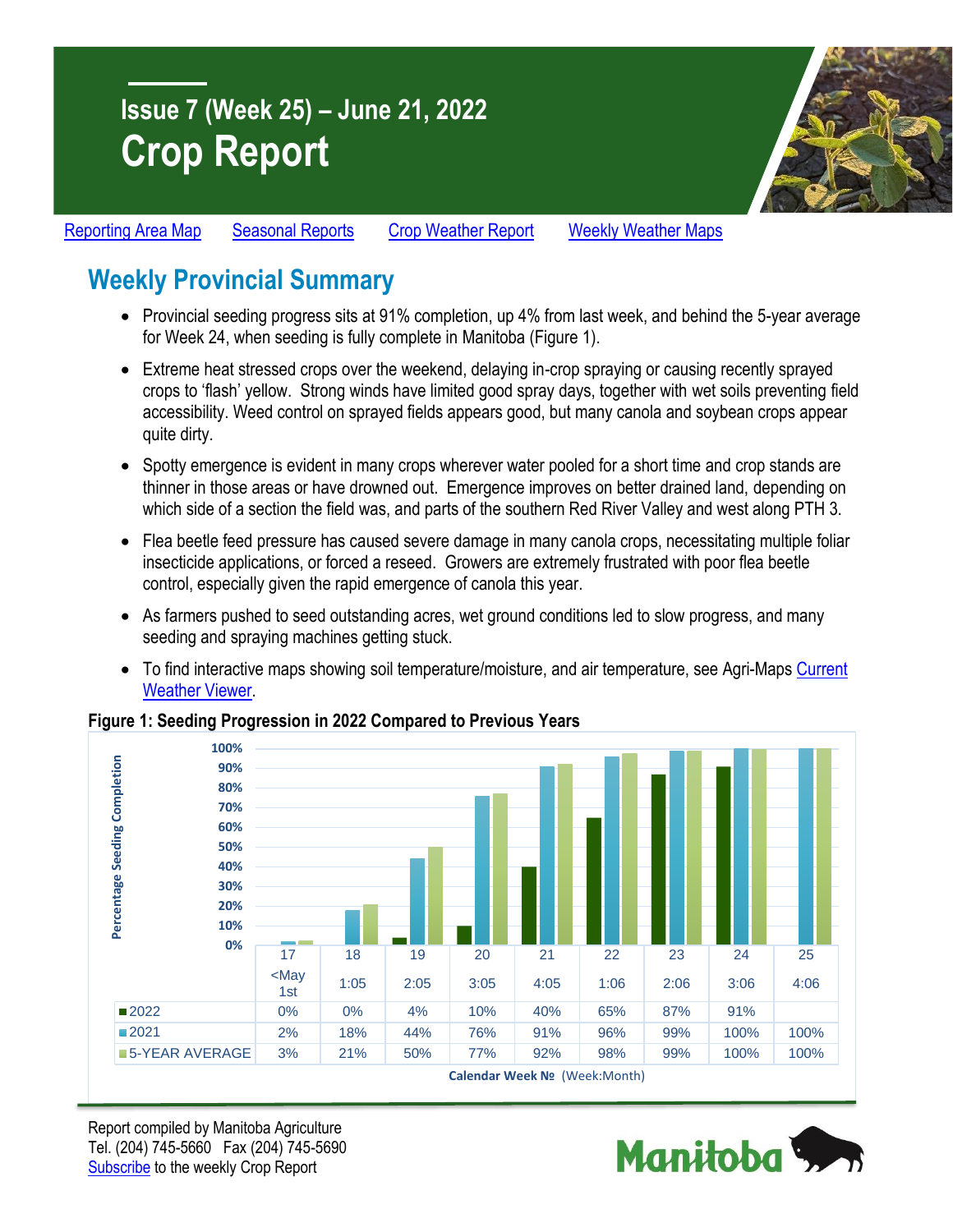## **Overview**

A final push to finish seeding this past week brought a small increase in planted acres. Significant amounts of reseeded canola occurred from severe flea beetle damage, and crusting and flooding to a lesser extent.

Extreme heat brought on severe thunderstorms in large parts of the Southwest, Northwest, and Interlake regions over the weekend and yesterday. Heavy rains caused overland flooding, damaging crops and local road networks. Hail fell in a swath from Roblin to the Swan Valley of varying sized, damaging crops there, while other areas are having to contend with standing water pooling on fields and drowning crops that had established earlier. The southern part of the Central region, and Eastern region have seen rapid crop growth and fewer damaging weather events this past week.

Saturated soils have stopped seeding progress once again, and those farmers yet to finish planting are coming to the realization that there will be unseeded acres on their farms this year. There were over 880,000 acres left unplanted as of June 20 seeding deadline, concentrated in the northwestern Interlake, along Lake Manitoba, in the Austin-Gladstone-Portage la Prairie area, and adjacent to the Red River.

Repeated rains and warm soils have led to widespread nitrogen fertilizer losses, either via leaching or denitrification. In-crop nitrogen-deficiency symptoms are showing up as chlorotic (yellowed) leaf margins, in combination with other symptoms of crop stress due to saturated soils. A drop in nitrogen prices (down approx. 30% from spring highs) may encourage in-crop top-dressing. The rush to seed crops wherever possible led to poorer seedbeds in some cases, which will impact in-season management and harvested yields.

Ag retailers are dealing with supply issues of *glufosinate* (Liberty) herbicide, and short-season crop seed. Shortseason seed is either destined to be a reseed or uninsurable late-seeded grain (barley) or forage (millet, sorghum) crop. Canola seed supply remains tight, depending on location, but has been sufficient to supply reseed needs in most cases.

Potato crops are mostly hilled, fields have adequate moisture and are being sprayed for weeds. A few fields have seen overhead irrigation commence as a cooling method, in response to extreme heat.

Livestock have been turned out to pasture, and forage growth is generally sufficient. Biting insects and mosquitoes are becoming a nuisance for cattle.

### **Cereals**

- Spring cereal seeding is nearly complete in all regions, and earliest seeded crops are now at the 4 to 5-leaf stage, and tillering well. Later seeded cereals have emerged, emergence varies by local area and soil conditions.
- Rapid growth in cereals under warm and moist conditions are showing signs of temporary nitrogen deficiency in some fields, but recovering as roots expand. Some producers are top-dressing urea or UAN.
- Fall rye is headed out, with most crops finished flowering and some fusarium head blight fungicide applications made, while winter wheat crops are at flag leaf and just starting to head this week.
- Barley crops are at 1- to 3-leaf stage, oats is generally 2- to 5-leaf and beginning to tiller on the oldest crops.
- [Grain corn development](https://www.gov.mb.ca/agriculture/crops/seasonal-reports/pubs/staging-corn.pdf) ranges from V2 to V3, and crops have finished the first herbicide pass.
- Herbicide application has become the priority in cereals, with many crops being sprayed last week for lamb's quarters, kochia, roundleaf mallow, amaranth-species (pigweeds), green and yellow foxtail, and volunteer canola and volunteer sunflowers.

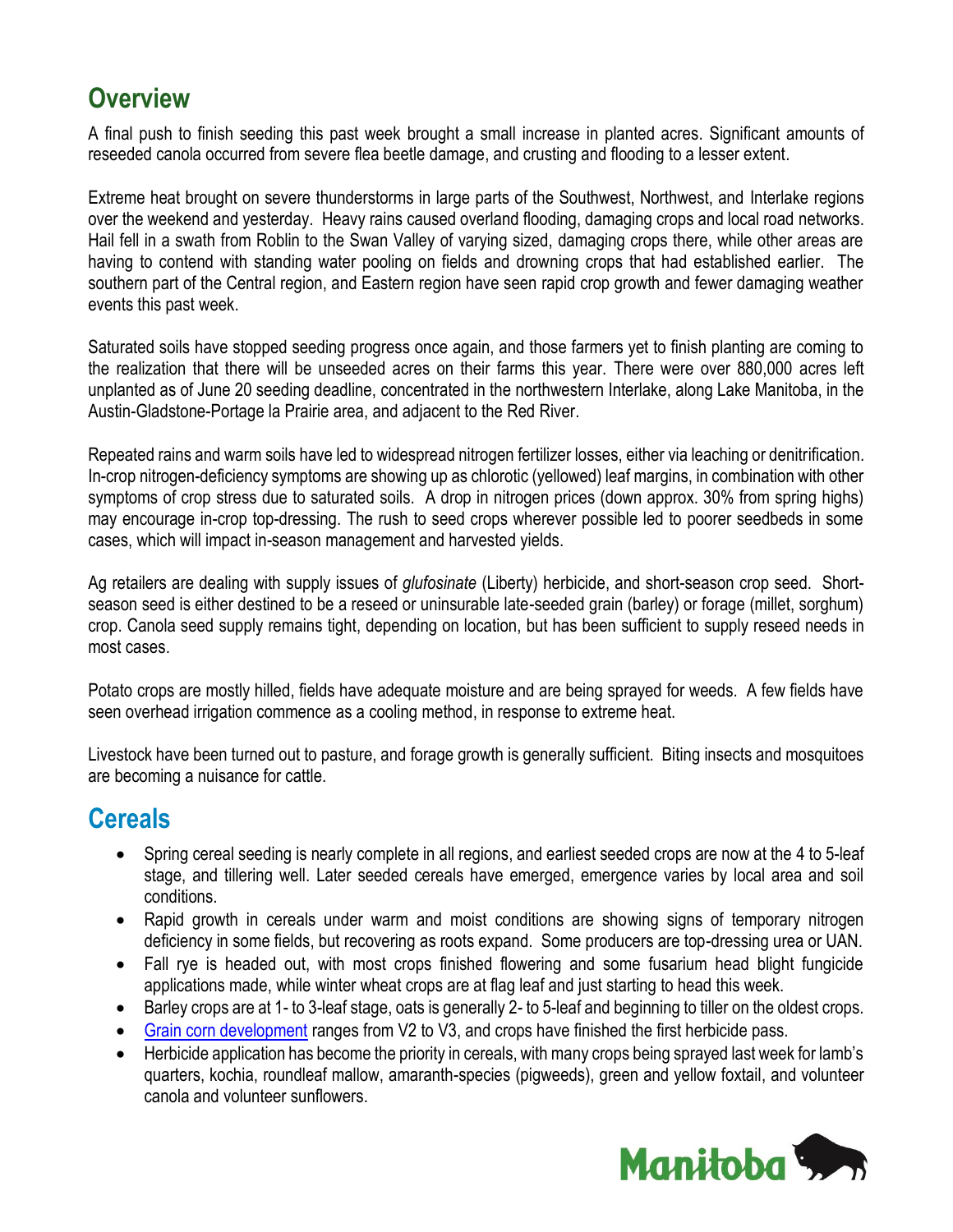[Grasshopper](https://www.gov.mb.ca/agriculture/crops/insects/pubs/grasshoppers-factsheet-revised-january2022.pdf) nymph feeding damage has been reported in many crops in the Southwest, Central, and Interlake regions. Farmers and agronomists are encouraged to monitor grasshopper levels, stage and feeding in crops and vegetation around fields. Unless there is already heavy feeding to crops, a good time to start applying grasshopper control, should populations be high, is when the wing buds are becoming noticeable in the majority of grasshoppers.

# **Oilseeds**

- Emerged canola staging ranges from cotyledon to 6-leaf, with some fields starting to cabbage over, while others are stress-bolting due to excessive moisture earlier than anticipated.
- Foliar application for [flea beetles](https://www.gov.mb.ca/agriculture/crops/insects/flea-beetles-canola-mustard.html) is widespread in canola fields in all regions, using *[permethrin](https://www.manitoba.ca/agriculture/crops/guides-and-publications/pubs/insect-guide-crop-protection-2022.pdf)* as the active ingredient of choice, and moving to *deltamethrin or lambda-cyhalothrin* on subsequent applications. Flea beetle pressure has been heavy, yet inconsistent, with some fields requiring up to four foliar insecticide applications while nearby fields at similar stages have seen only minor damage. Later-seeded canola is consistently growing better, and seeing less damage and more rapid growth than earlier, more affected crops.
- Farmers reported improved performance from diamide insecticidal seed treatments over standard package treatments in canola.
- Flooded and crusted over fields last week have either recovered with light rains or have been reseeded, with an estimated 15% of canola acres in the Central region being replanted, higher near Austin and Pilot Mound through Cartwright due to flea beetles and crusting, respectively. Some replanted fields are expected to be sown to barley once soil conditions permit due to short season constraints.
- Flax is now 6 to 8 inches (15 to 20 cm) tall, herbicide application starting.
- Sunflowers have emerged fairly well, stands appear to be average to above-average in density and survivability. Plants are now at V1 to V4.
- Cutworm feeding was observed in some sunflowers, but plants are rapidly growing too large to see more injury from this pest, approximately half of fields were sprayed.

### **Pulses**

- Soybean acres in 2022 are reduced from previous years, with a projected 600,000 to 700,000 planted acres across Manitoba, down from the 1 million intended acres.
- Soybeans are now established, and range from [cotyledon \(VE\) to first trifoliate \(V1\).](https://www.manitobapulse.ca/wp-content/uploads/2015/03/Soybean-GROWTH-STAGING-Guide_June-2018_WR.pdf)
- Crusting was not an issue for peas or soybeans, and furrow-flipping was visible from the road.
- The first in-crop herbicide application on soybeans is underway as winds permit, some field rolling also taking place on fields that were too wet to roll earlier after seeding.
- Field pea crops range from  $V2$  to V9 [stage.](https://www.manitobapulse.ca/wp-content/uploads/2018/10/Field-Pea-GROWTH-STAGING-GUIDE-_WR.pdf) Pea acres are expected to be between 140-160,000 acres, down from the planned 200,000 for 2022 as a result of changing cropping plans due to wet fields.
- Field pea stands are looking good across most of Manitoba, despite strong thunderstorms, driving winds and hail damaging crops in the Swan River Valley, but peas are expected to recover with minimal yield impact, unless sitting in areas with pooled standing water.
- Pea and dry bean fields that have been recently flooded from heavy rains will see substantial yield loss.
- Fungicide application has started for field peas at V5 to V6 in the Southwest and Northwest regions, and most crops are now past the staging window for early in-crop herbicide application.
- Dry edible bean crops acreage projections are at an estimated 100,000 to 110,000 acres planted, down approximately 20% of the initial intended acreage in Manitoba at 120,000 to 130,000 acres.
- A few dry bean crops are struggling with crusted soils, while most fields are at the unifoliate stage.

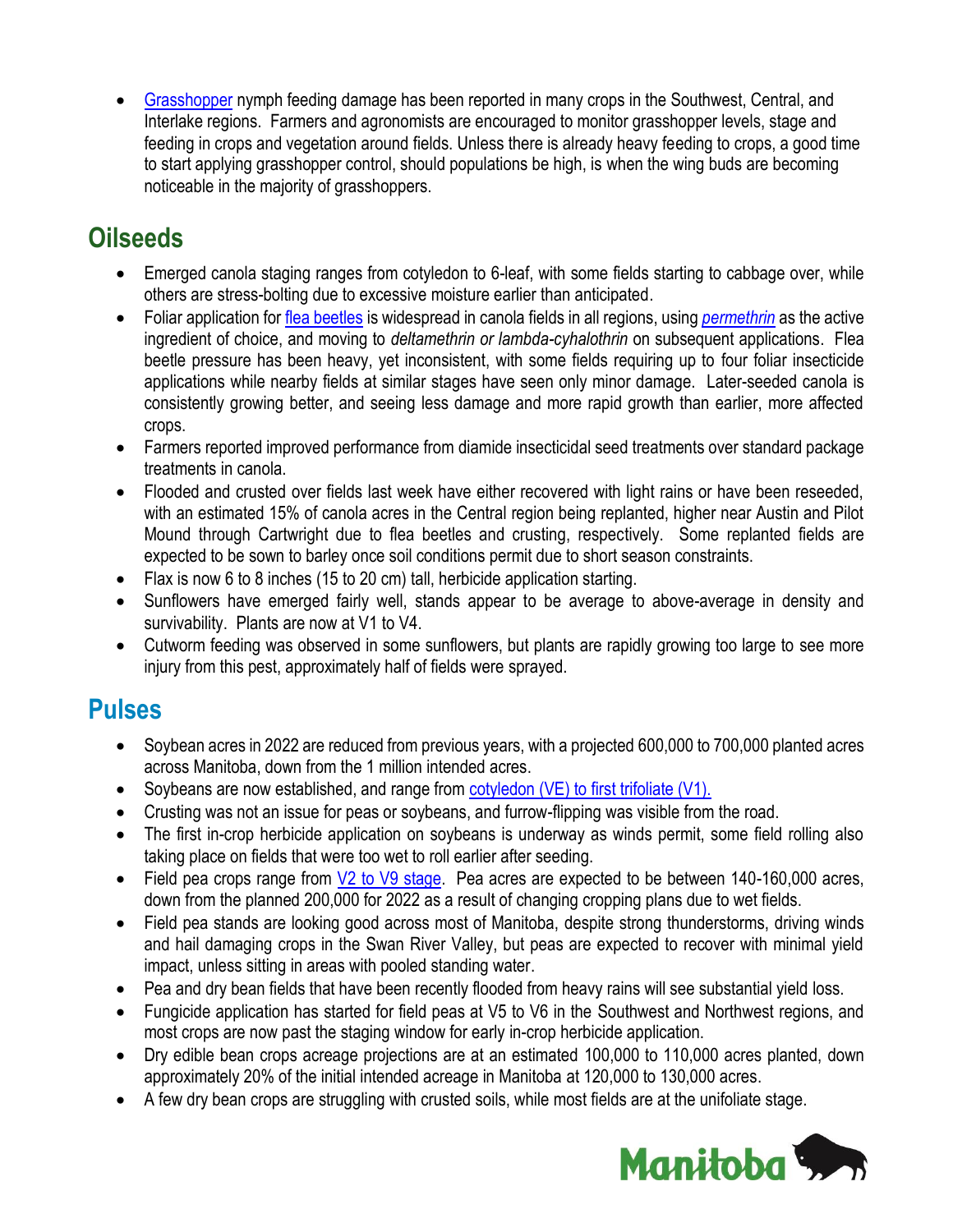# **Forages & Livestock**

#### **Forages**

- Alfalfa stands are doing well, and filling in. Most crops are thick now over 12 inches in height. Low numbers of [lygus bugs](https://www.gov.mb.ca/agriculture/crops/insects/pubs/lygus-bugs-factsheet3-revised-february2022.pdf) reported, and minimal damage in alfalfa crops for both forage and seed.
- Brome grasses are now heading out, and hay yields are anticipated to be above average in the Northwest region. Pasture condition is rated good to excellent in the Northwest region, with exceptions around Dauphin suffering from excess moisture.
- Hayfields and pastures would benefit from heat and drier weather, needed for the upcoming haying season.
- Most pastures seem to be keeping up with cattle feed demand. With receding floodwaters, pastures in floodplains and lower areas are also becoming available for use and starting to recover, while wet pastures will be damaged as cattle graze.

#### **Livestock**

- Cattle have been turned out, and doing less damage to pastures than expected.
- Reports of foot rot treatments and high black fly populations in some pastures.
- Dairy farmers are in middle to end of their first cut in the Eastern region, and beef cattle producers have started first cut on fields that are dry enough to support machinery.
- All creeks, streams, dugouts, and sloughs are full to overflowing.

## **Regional Comments**

#### **Southwest**

Severe weather systems brought strong winds and heavy rains to the region, generally towards the northwest corner, washing out roads in the RMs of Oakview and Souris-Glenwood, with approximately 215 mm in the past 24 hours. Thunderstorms brought upwards of 100 mm rain in the RM of Prairie View near Binscarth, Foxwarren, and Angusville. Other districts received less rain further south.

Crops are suffering from excessive moisture, with standing water in many fields. Seeding progress for the region is 90% complete, with a rapid push early last week to plant remaining acres that were not still waterlogged. Crop establishment has generally been good, and recently seeded crops have emerged and grown rapidly. Excessive rains are now stressing the crop and preventing pesticide application for weeds and flea beetles. Most prevalent weeds include biennial wormwood, [green](https://www.gov.mb.ca/agriculture/crops/weeds/green-foxtail.html) and yellow [foxtail,](https://www.gov.mb.ca/agriculture/crops/weeds/yellow-foxtail.html) wild [oats,](https://www.gov.mb.ca/agriculture/crops/weeds/wild-oats.html) [kochia,](https://www.gov.mb.ca/agriculture/crops/weeds/managing-kochia.html) red root [pigweed,](https://www.gov.mb.ca/agriculture/crops/weeds/red-root-pigweed.html) and lamb's [quarters.](https://www.gov.mb.ca/agriculture/crops/weeds/lambs-quarters.html)

#### **Northwest**

Extreme heat over the weekend brought severe thunderstorms, leading to heavy rains up to 100 mm within 15 minutes near Benito, causing flash flooding of fields, ditches and over roads. Some washouts occurred and while crops did stand up to the flooding, it appears topsoil was removed. Extreme winds knocked over trees and bins, and hail ranging in size from the size of a dime to nearly golf-ball diameter shredded several crops and pastures in a swath 9 miles wide to approximately 30 miles long.

The Pas, Swan Valley and Roblin are mostly complete at approximately 99% seeded; Dauphin/Grandview are approximately 85% complete; while Ste. Rose is approximately 95% complete. Ethelbert/Pine River and Laurier/McCreary are much delayed due to previous heavy rain and frequent rains continuing, and sit 40-50% complete. Regional seeding completion is 89% done.

Soil moisture is adequate to surplus in cropped and pasture fields in the region, recent rains have led to water pooling in low areas once again.